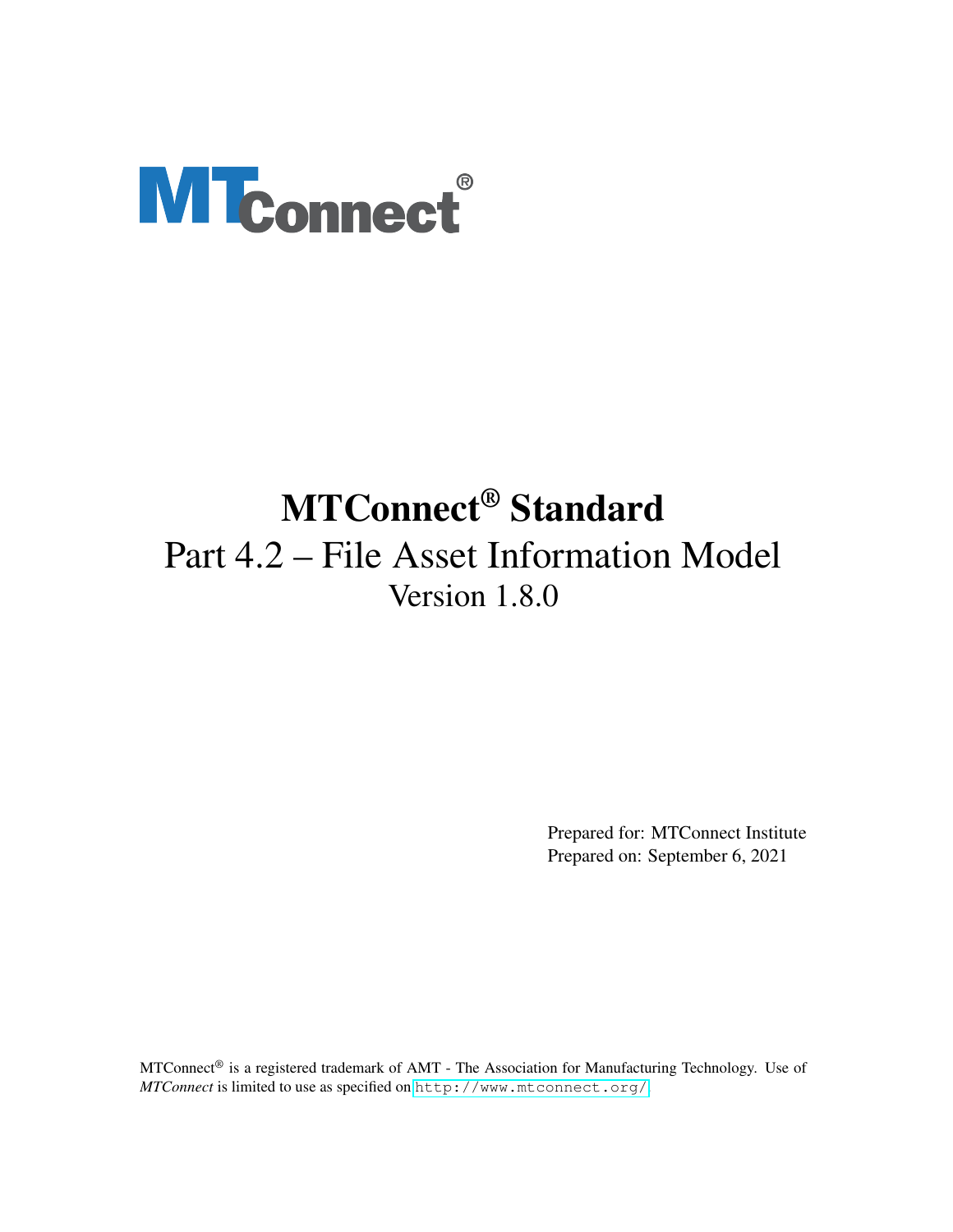# MTConnect Specification and Materials

[The Association for Manufacturing Technology \(AMT\)](#page-11-0) owns the copyright in this *MT-Connect* Specification or Material. [AMT](#page-11-0) grants to you a non-exclusive, non-transferable, revocable, non-sublicensable, fully-paid-up copyright license to reproduce, copy and redistribute this *MTConnect* Specification or Material, provided that you may only copy or redistribute the *MTConnect* Specification or Material in the form in which you received it, without modifications, and with all copyright notices and other notices and disclaimers contained in the *MTConnect* Specification or Material.

If you intend to adopt or implement an *MTConnect* Specification or Material in a product, whether hardware, software or firmware, which complies with an *MTConnect* Specification, you shall agree to the *MTConnect* Specification Implementer License Agreement ("Implementer License") or to the *MTConnect* Intellectual Property Policy and Agreement ("IP Policy"). The Implementer License and IP Policy each sets forth the license terms and other terms of use for *MTConnect* Implementers to adopt or implement the *MTConnect* Specifications, including certain license rights covering necessary patent claims for that purpose. These materials can be found at <www.MTConnect.org>, or or by contacting <mailto:info@MTConnect.org>.

*MTConnect* Institute and [AMT](#page-11-0) have no responsibility to identify patents, patent claims or patent applications which may relate to or be required to implement a Specification, or to determine the legal validity or scope of any such patent claims brought to their attention. Each *MTConnect* Implementer is responsible for securing its own licenses or rights to any patent or other intellectual property rights that may be necessary for such use, and neither [AMT](#page-11-0) nor *MTConnect* Institute have any obligation to secure any such rights.

This Material and all *MTConnect* Specifications and Materials are provided "as is" and *MTConnect* Institute and [AMT,](#page-11-0) and each of their respective members, officers, affiliates, sponsors and agents, make no representation or warranty of any kind relating to these materials or to any implementation of the *MTConnect* Specifications or Materials in any product, including, without limitation, any expressed or implied warranty of noninfringement, merchantability, or fitness for particular purpose, or of the accuracy, reliability, or completeness of information contained herein. In no event shall *MTConnect* Institute or [AMT](#page-11-0) be liable to any user or implementer of *MTConnect* Specifications or Materials for the cost of procuring substitute goods or services, lost profits, loss of use, loss of data or any incidental, consequential, indirect, special or punitive damages or other direct damages, whether under contract, tort, warranty or otherwise, arising in any way out of access, use or inability to use the *MTConnect* Specification or other *MTConnect* Materials, whether or not they had advance notice of the possibility of such damage.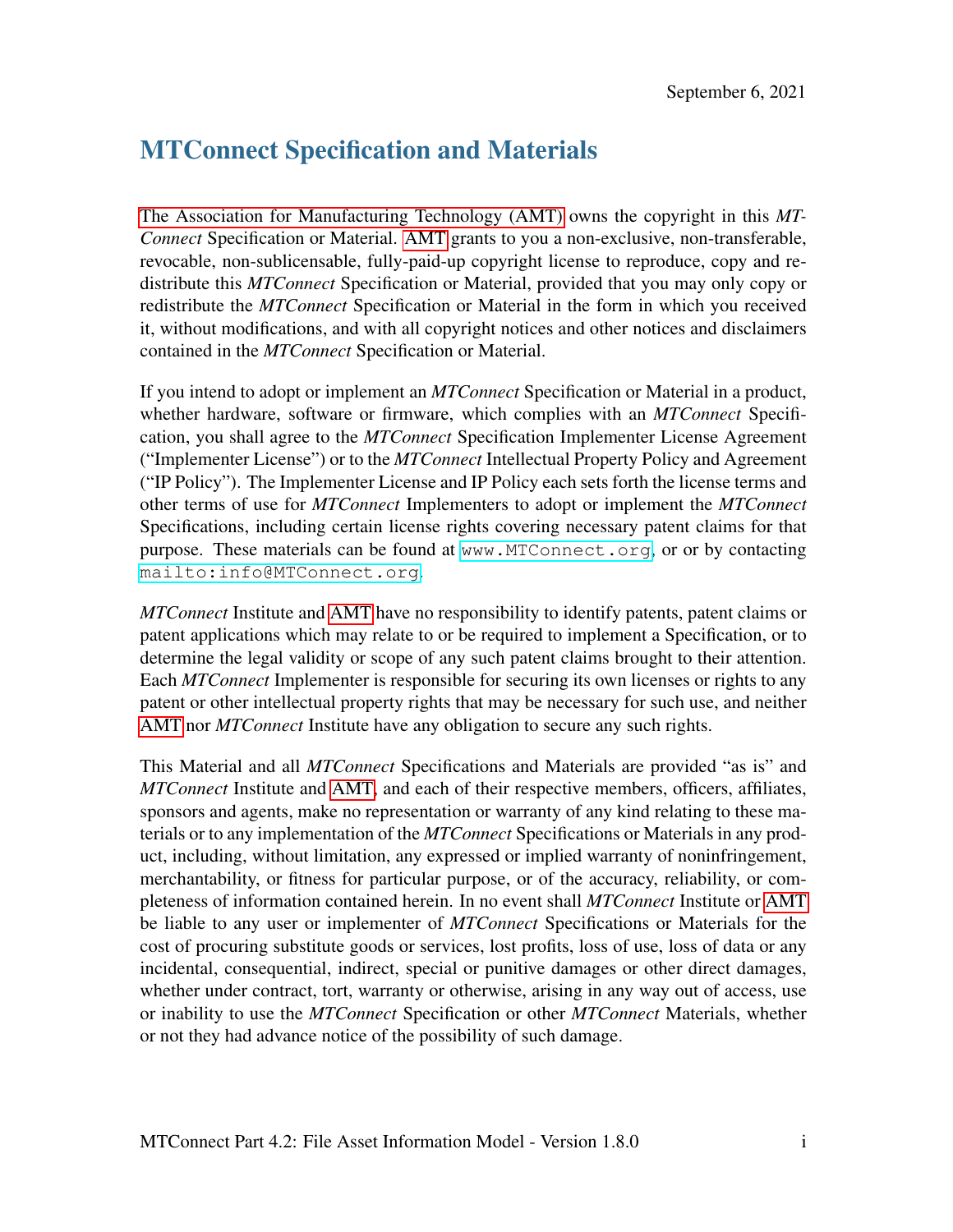# Table of Contents

| $\mathbf{1}$     |                   |       | <b>Purpose of This Document</b>                   | $\boldsymbol{2}$ |
|------------------|-------------------|-------|---------------------------------------------------|------------------|
| $\boldsymbol{2}$ |                   |       | <b>Terminology and Conventions</b>                | 3                |
|                  | 2.1               |       |                                                   | 3                |
|                  | 2.2               |       |                                                   | 8                |
|                  | 2.3               |       |                                                   | 8                |
| 3                |                   |       | <b>Files Information Model</b>                    | 9                |
|                  | 3.1               |       |                                                   | 9                |
|                  |                   | 3.1.1 |                                                   | 11               |
|                  |                   |       | AbstractFile applicationCategory types<br>3.1.1.1 | 11               |
|                  |                   |       | AbstractFile applicationType types<br>3.1.1.2     | 12               |
|                  |                   | 3.1.2 |                                                   | 12               |
|                  |                   | 3.1.3 |                                                   | 12               |
|                  |                   |       | Attributes for FileProperty<br>3.1.3.1            | 12               |
|                  |                   | 3.1.4 |                                                   | 13               |
|                  |                   |       | Attributes for FileComment<br>3.1.4.1             | 13               |
|                  | 3.2               | File  |                                                   | 13               |
|                  |                   | 3.2.1 |                                                   | 15               |
|                  |                   |       | 3.2.1.1                                           | 15               |
|                  |                   | 3.2.2 |                                                   | 15               |
|                  |                   | 3.2.3 | FileLocation                                      | 16               |
|                  |                   |       | Attributes for FileLocation<br>3.2.3.1            | 16               |
|                  |                   | 3.2.4 |                                                   | 17               |
|                  |                   |       | Attributes for Destination<br>3.2.4.1             | 17               |
|                  | 3.3               |       |                                                   | 17               |
|                  | <b>Appendices</b> |       |                                                   | 18               |
|                  | A                 |       |                                                   | 18               |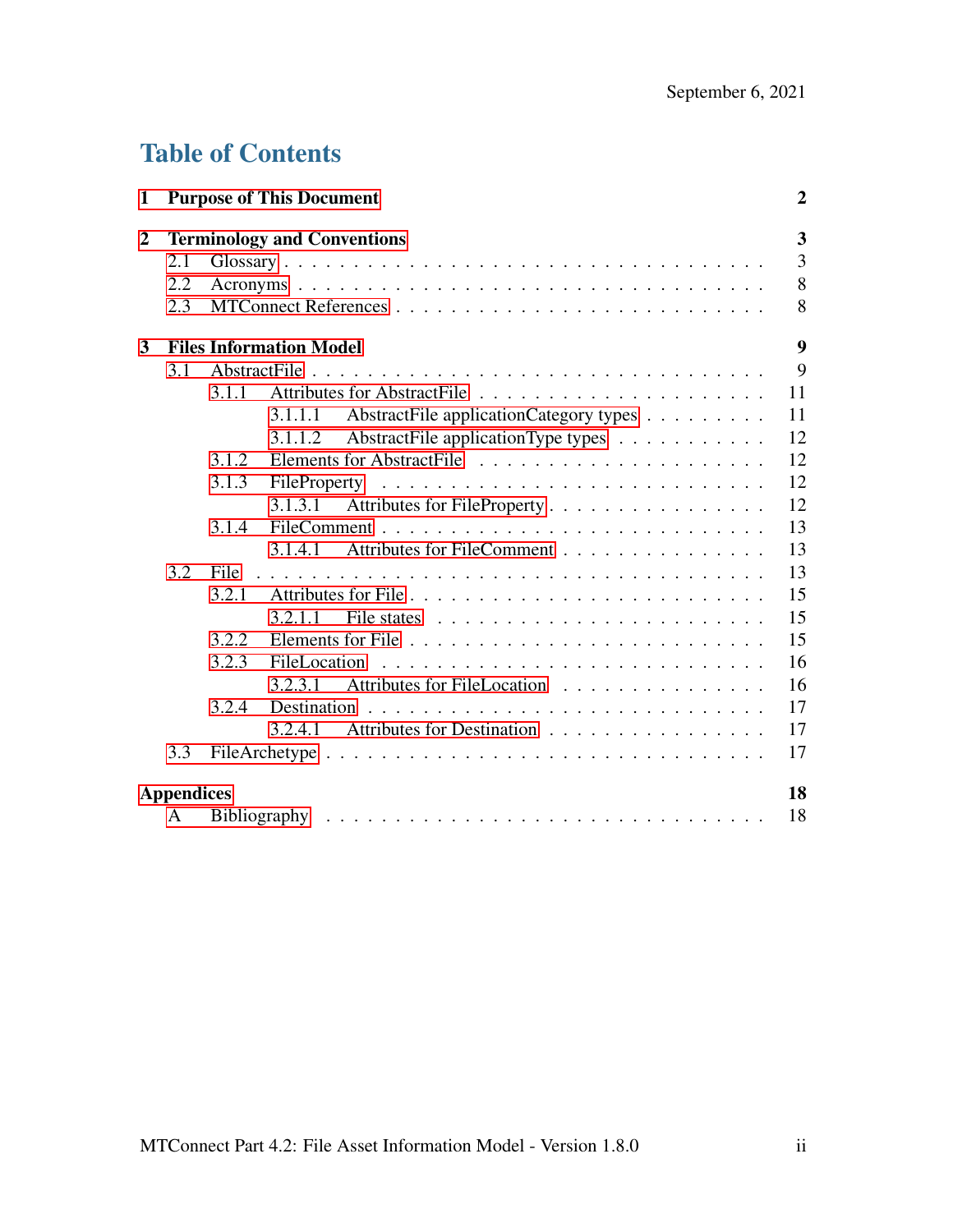# Table of Figures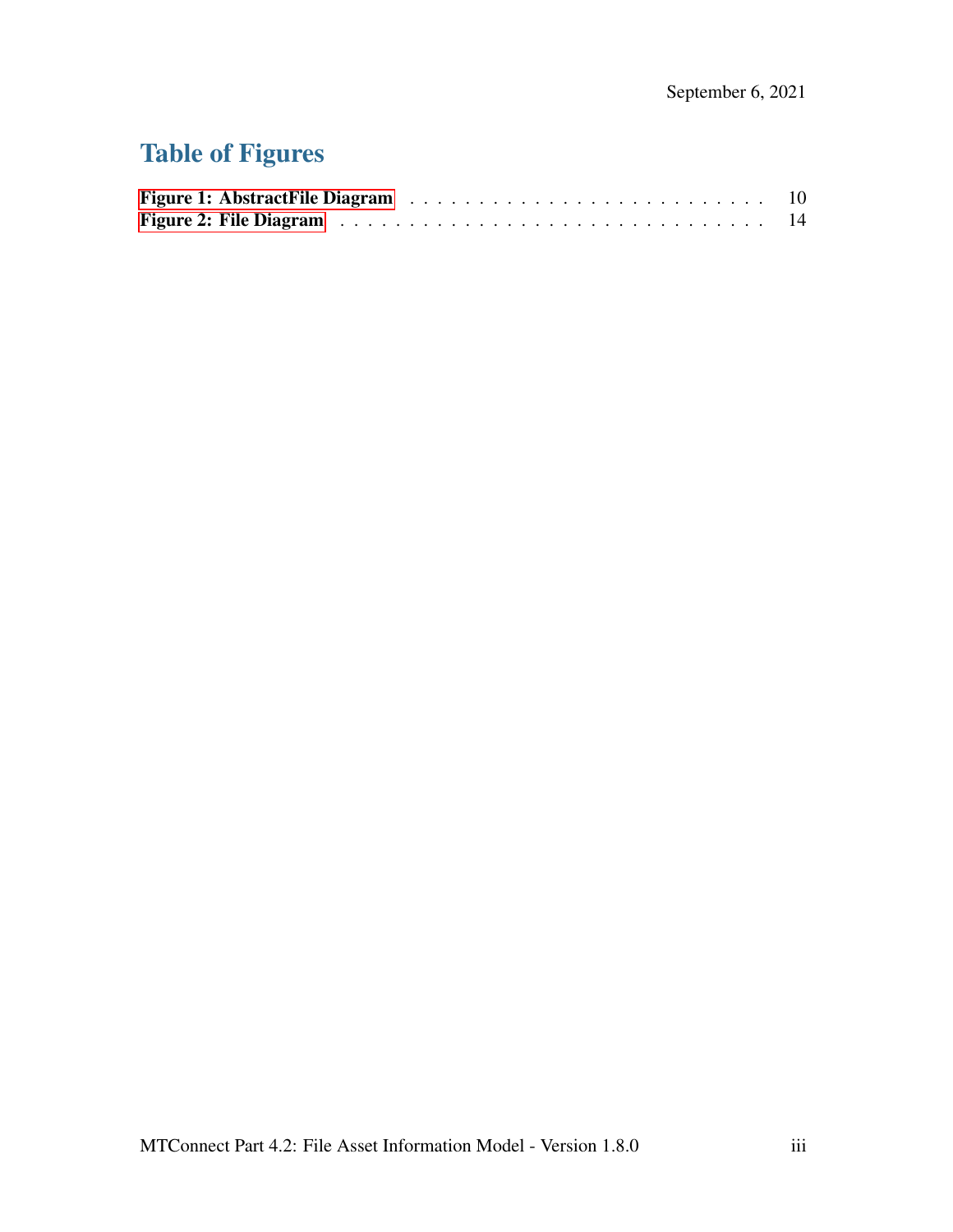# List of Tables

<span id="page-4-0"></span>

| Table 2: AbstractFile applicationCategory types 11 |  |
|----------------------------------------------------|--|
|                                                    |  |
|                                                    |  |
|                                                    |  |
|                                                    |  |
|                                                    |  |
|                                                    |  |
|                                                    |  |
|                                                    |  |
|                                                    |  |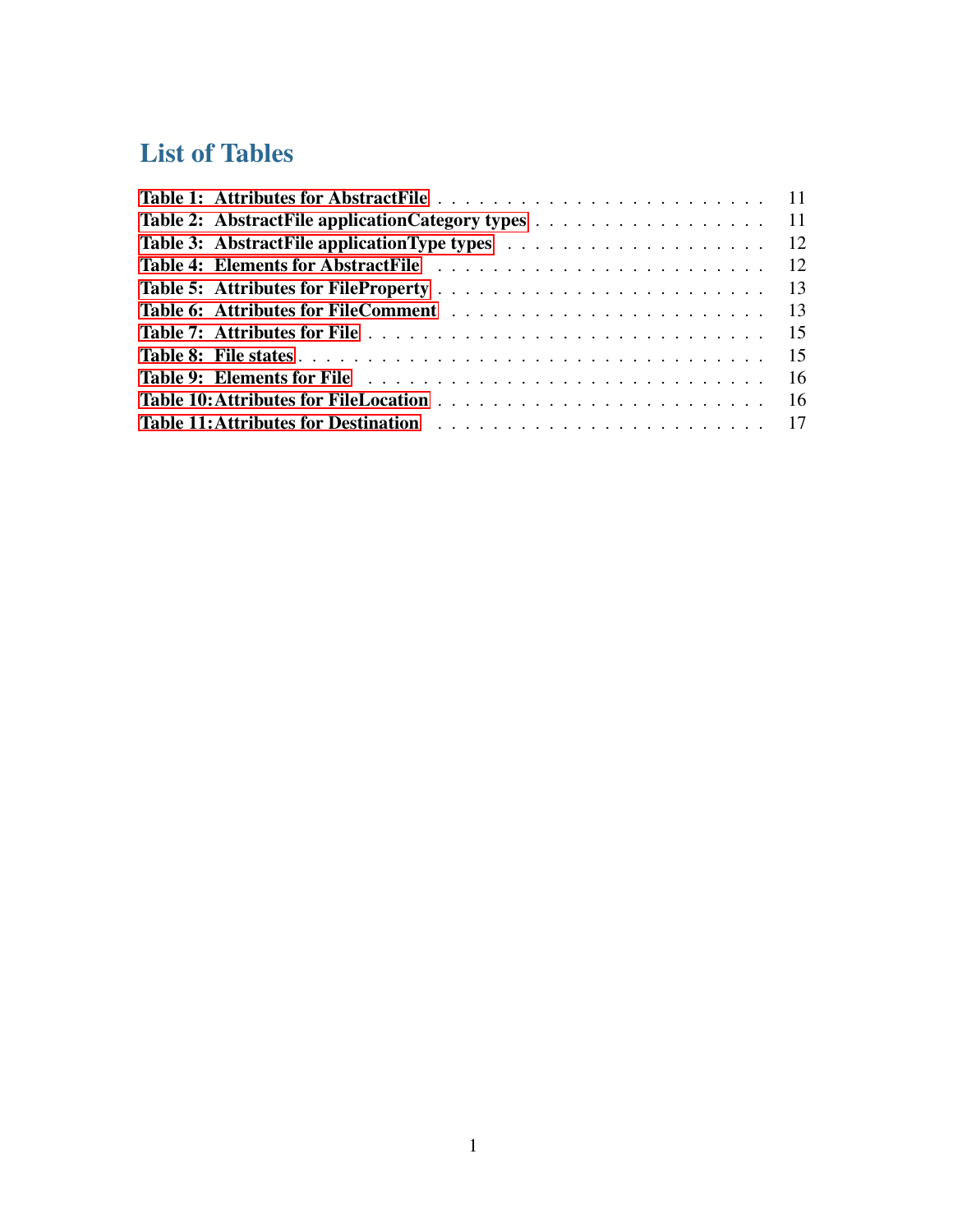# 1 Purpose of This Document

 This document, *MTConnect Standard: Part 4.2 - File Asset Information Model* of the MTConnect Standard, establishes the rules and terminology to be used by designers to describe the function and operation of files used within manufacturing and to define the data that is provided by an *[Agent](#page-6-1)* from a piece of equipment. This part of the Standard also defines the structure for the XML document that is returned from an *[Agent](#page-6-1)* in response to a probe request.

- The data associated with these files will be retrieved from multiple sources that are respon-
- <span id="page-5-0"></span>sible for providing their knowledge of an *[MTConnect Asset](#page-8-0)*.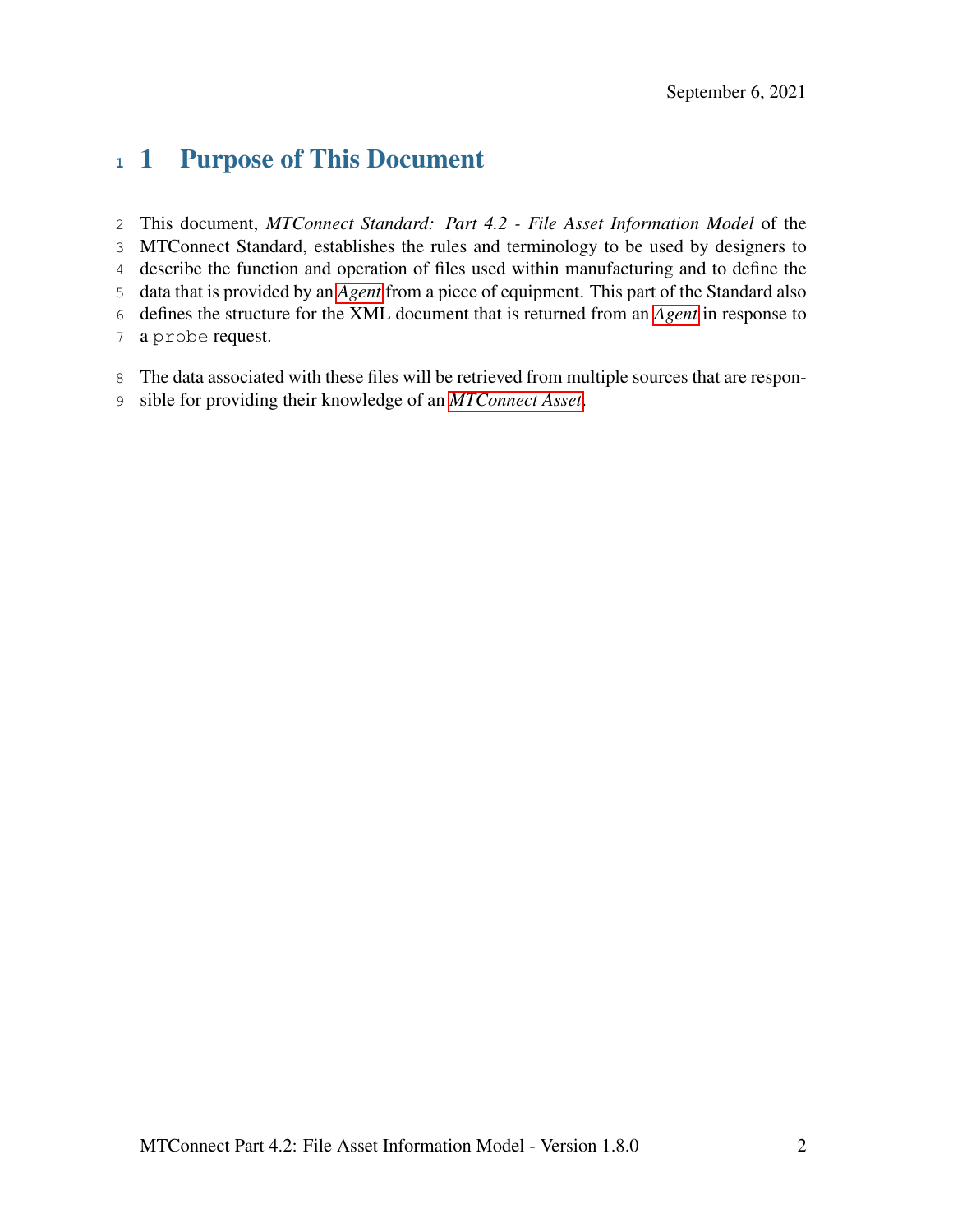# 2 Terminology and Conventions

Refer to Section 2 of *MTConnect Standard Part 1.0 - Overview and Fundamentals* for a

dictionary of terms, reserved language, and document conventions used in the MTConnect

<span id="page-6-0"></span>Standard.

# 2.1 Glossary

## <span id="page-6-3"></span>URL

<span id="page-6-4"></span>

| 16<br>17 | Stands for Uniform Resource Locator.<br>See http://www.w3.org/TR/uri-clarification/#RFC3986                                                    |
|----------|------------------------------------------------------------------------------------------------------------------------------------------------|
| 18       | W3C                                                                                                                                            |
| 19<br>20 | The World Wide Web Consortium (W3C) is an international community that devel-<br>ops open standards to ensure the long-term growth of the Web. |
| 21       | See https://www.w3.org/.                                                                                                                       |
| 22       | Agent                                                                                                                                          |
| 23       | Refers to an MTConnect Agent.                                                                                                                  |

- <span id="page-6-1"></span>Software that collects data published from one or more piece(s) of equipment, orga-
- nizes that data in a structured manner, and responds to requests for data from client
- software systems by providing a structured response in the form of a *[Response Doc-](#page-10-0)*
- *[ument](#page-10-0)* that is constructed using the *[semantic data models](#page-10-1)* defined in the Standard.
- Appears in the documents in the following form: *[Agent](#page-6-1)*.

#### <span id="page-6-2"></span>*Asset*

- item, thing or entity that has potential or actual value to an organization *Ref:ISO 55000:2014(en)*
- Note 1 to entry: Value can be tangible or intangible, financial or non-financial, and includes consideration of risks and liabilities. It can be positive or negative at different stages of the asset life.
- Note 2 to entry: Physical assets usually refer to equipment, inventory and prop- erties owned by the organization. Physical assets are the opposite of intangible assets, which are non-physical assets such as leases, brands, digital assets, use rights, licences, intellectual property rights, reputation or agreements.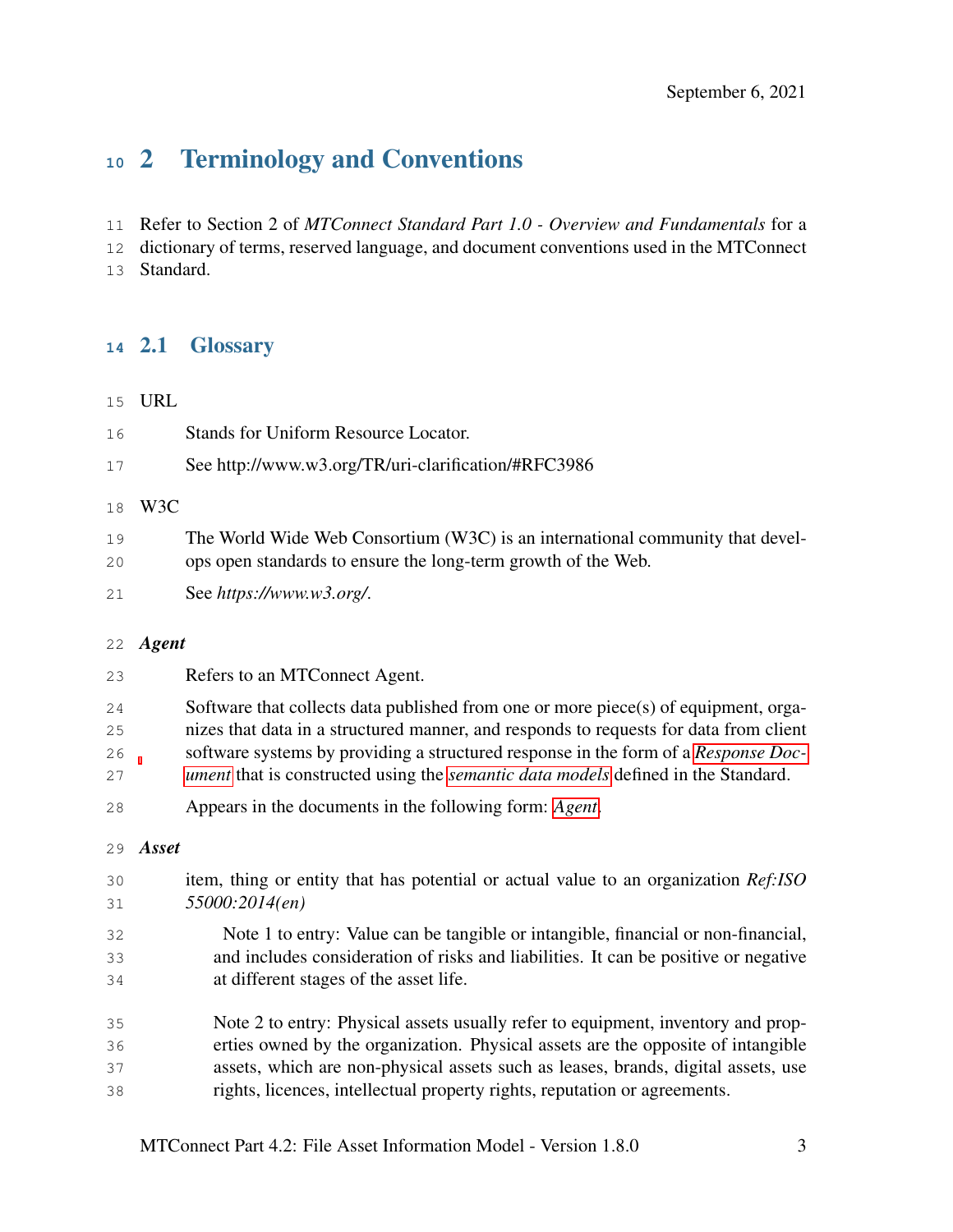<span id="page-7-1"></span><span id="page-7-0"></span>

| 39                   | Note 3 to entry: A grouping of assets referred to as an asset system could also                                                                                                                                                             |
|----------------------|---------------------------------------------------------------------------------------------------------------------------------------------------------------------------------------------------------------------------------------------|
| 40                   | be considered as an asset.                                                                                                                                                                                                                  |
| 41                   |                                                                                                                                                                                                                                             |
| 42                   | <b>Child Element</b>                                                                                                                                                                                                                        |
| 43<br>44             | A portion of a data modeling structure that illustrates the relationship between an<br>element and the higher-level <i>Parent Element</i> within which it is contained.                                                                     |
| 45                   | Appears in the documents in the following form: Child Element.                                                                                                                                                                              |
| 46                   | <b>Component</b>                                                                                                                                                                                                                            |
| 47                   | General meaning:                                                                                                                                                                                                                            |
| 48<br>49             | A <i>Structural Element</i> that represents a physical or logical part or subpart of a piece<br>of equipment.                                                                                                                               |
| 50                   | Appears in the documents in the following form: <i>Component</i> .                                                                                                                                                                          |
| 51                   | Used in Information Models:                                                                                                                                                                                                                 |
| 52<br>53             | A data modeling element used to organize the data being retrieved from a piece of<br>equipment.                                                                                                                                             |
| 54<br>55             | • When used as an XML container to organize <i>Lower Level</i> Component ele-<br>ments.                                                                                                                                                     |
| 56                   | Appears in the documents in the following form: Components.                                                                                                                                                                                 |
| 57<br>58<br>59<br>60 | • When used as an abstract XML element. Component is replaced in a data<br>model by a type of <i>Component</i> element. Component is also an XML con-<br>tainer used to organize Lower Level Component elements, Data Entities, or<br>both. |
| 61                   | Appears in the documents in the following form: Component.                                                                                                                                                                                  |
|                      | 62 Curront Roquest                                                                                                                                                                                                                          |

# <span id="page-7-3"></span>*Current Request*

- A *[Current Request](#page-7-3)* is a *[Request](#page-10-2)* to an *[Agent](#page-6-1)* to produce an *[MTConnectStreams Re-](#page-9-1)[sponse Document](#page-9-1)* containing the *[Observations Information Model](#page-9-2)* for a snapshot of
- the latest *[observations](#page-9-3)* at the moment of the *[Request](#page-10-2)* or at a given *[sequence number](#page-10-3)*.

# <span id="page-7-2"></span>*Data Entity*

- A primary data modeling element that represents all elements that either describe data items that may be reported by an *[Agent](#page-6-1)* or the data items that contain the actual data published by an *[Agent](#page-6-1)*.
- Appears in the documents in the following form: *[Data Entity](#page-7-2)*.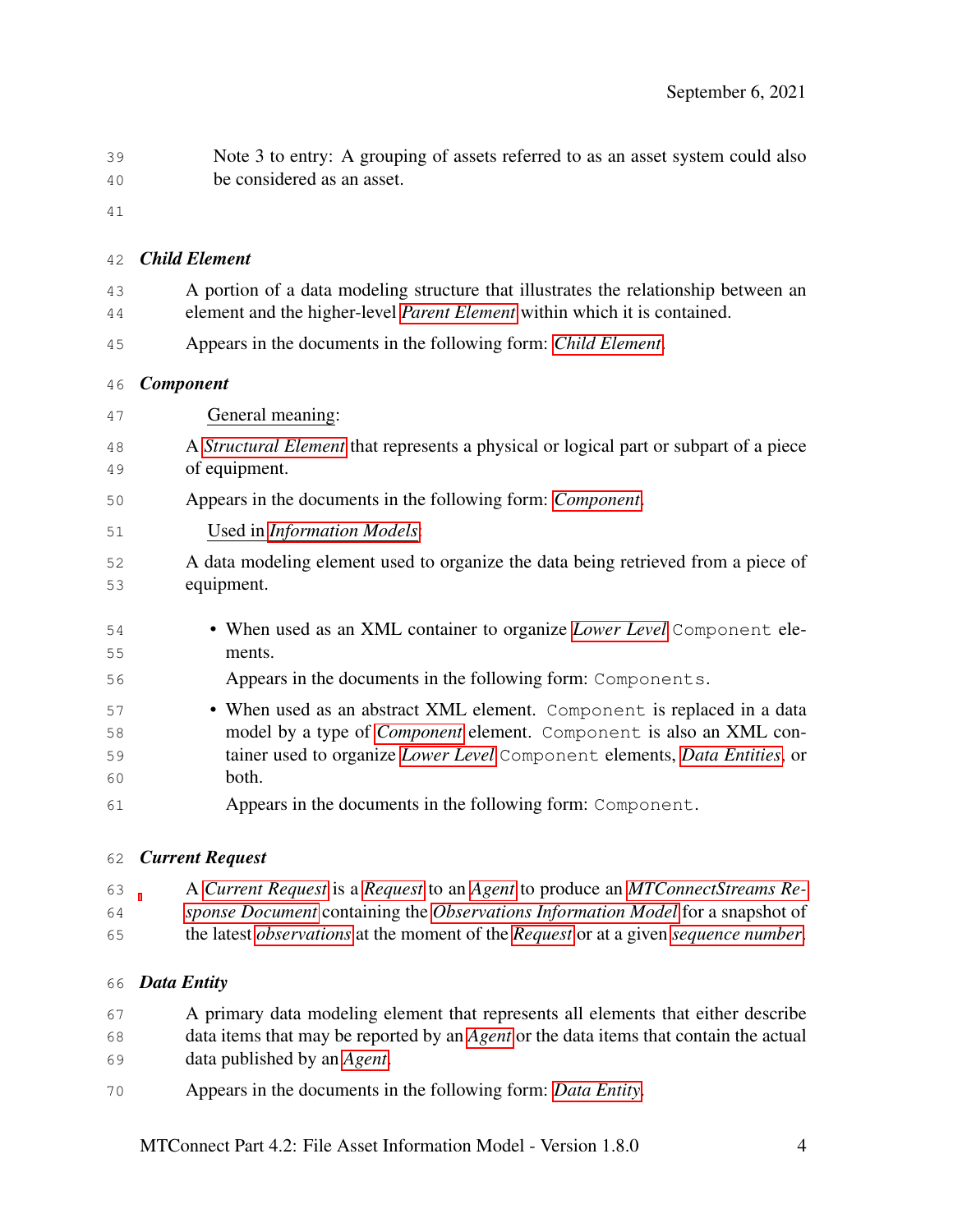# <span id="page-8-3"></span>*Devices Information Model*

- A set of rules and terms that describes the physical and logical configuration for a piece of equipment and the data that may be reported by that equipment.
- Appears in the documents in the following form: *[Devices Information Model](#page-8-3)*.

# <span id="page-8-5"></span>*Equipment Metadata*

See *[Metadata](#page-8-4)*

# <span id="page-8-1"></span>*Information Model*

- The rules, relationships, and terminology that are used to define how information is structured.
- For example, an information model is used to define the structure for each *MTCon-*
- *nect Response Document*; the definition of each piece of information within those documents and the relationship between pieces of information.
- Appears in the documents in the following form: *[Information Model](#page-8-1)*.

# <span id="page-8-2"></span>*Lower Level*

A nested element that is below a higher level element.

# <span id="page-8-4"></span>*Metadata*

- Data that provides information about other data.
- For example, *[Equipment Metadata](#page-8-5)* defines both the *[Structural Elements](#page-11-4)* that rep- resent the physical and logical parts and sub-parts of each piece of equipment, the relationships between those parts and sub-parts, and the definitions of the *[Data En-](#page-7-2)*
- *[tities](#page-7-2)* associated with that piece of equipment.
- Appears in the documents in the following form: *[Metadata](#page-8-4)* or *[Equipment Metadata](#page-8-5)*.

# <span id="page-8-6"></span>*MTConnect Agent*

See definition for *[Agent](#page-6-1)*.

# <span id="page-8-0"></span>*MTConnect Asset*

- An *[MTConnect Asset](#page-8-0)* is an *[Asset](#page-6-2)* used by the manufacturing process to perform tasks.
- Note 1 to entry: An *[MTConnect Asset](#page-8-0)* relies upon an *[MTConnect Device](#page-9-4)* to provide *[observations](#page-9-3)* and information about itself and the *[MTConnect Device](#page-9-4)* revises the information to reflect changes to the *[MTConnect Asset](#page-8-0)* during their interaction. Examples of *[MTConnect Assets](#page-8-0)* are Cutting Tools, Part Information, Manufacturing Processes, Fixtures, and Files.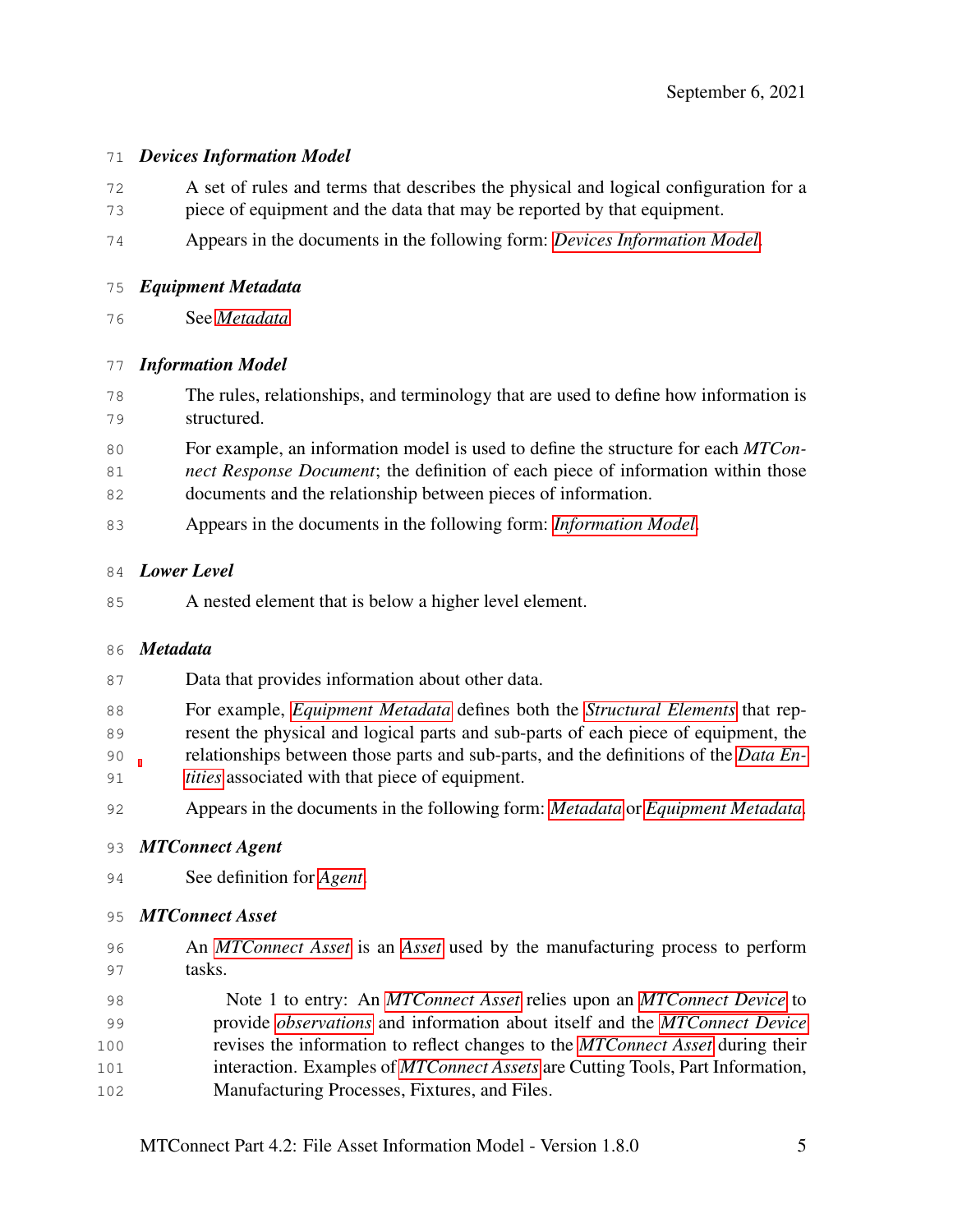- Note 2 to entry: A singular assetId uniquely identifies an *[MTConnect Asset](#page-8-0)* throughout its lifecycle and is used to track and relate the *[MTConnect Asset](#page-8-0)* to other *[MTConnect Devices](#page-9-4)* and entities.
- Note 3 to entry: *[MTConnect Assets](#page-8-0)* are temporally associated with a device and can be removed from the device without damage or alteration to its primary functions.
- 

# <span id="page-9-4"></span>*MTConnect Device*

- An *[MTConnect Device](#page-9-4)* is a piece of equipment or a manufacturing system that pro- duces *[observations](#page-9-3)* about itself and/or publishes data using the *[MTConnect Infor-](#page-9-5)[mation Model](#page-9-5)*.
- <span id="page-9-5"></span>*MTConnect Information Model*
- See *[Information Model](#page-8-1)*

# <span id="page-9-6"></span>*MTConnectDevices Response Document*

- A *[Response Document](#page-10-0)* published by an *[MTConnect Agent](#page-8-6)* in response to a *[Probe](#page-10-4) [Request](#page-10-4)*.
- <span id="page-9-1"></span>*MTConnectStreams Response Document*
- A *[Response Document](#page-10-0)* published by an *[MTConnect Agent](#page-8-6)* in response to a *[Current](#page-7-3) [Request](#page-7-3)* or a *[Sample Request](#page-10-5)*.
- <span id="page-9-3"></span>*observation*
- The observed value of a property at a point in time.

# <span id="page-9-2"></span>*Observations Information Model*

- An *[Information Model](#page-8-1)* that describes the *[Streaming Data](#page-10-6)* reported by a piece of equipment.
- <span id="page-9-7"></span>*organize*
- The act of containing and owning one or more elements.

# <span id="page-9-0"></span>*Parent Element*

- An XML element used to organize *[Lower Level](#page-8-2)* child elements that share a common
- relationship to the *[Parent Element](#page-9-0)*.
- Appears in the documents in the following form: *[Parent Element](#page-9-0)*.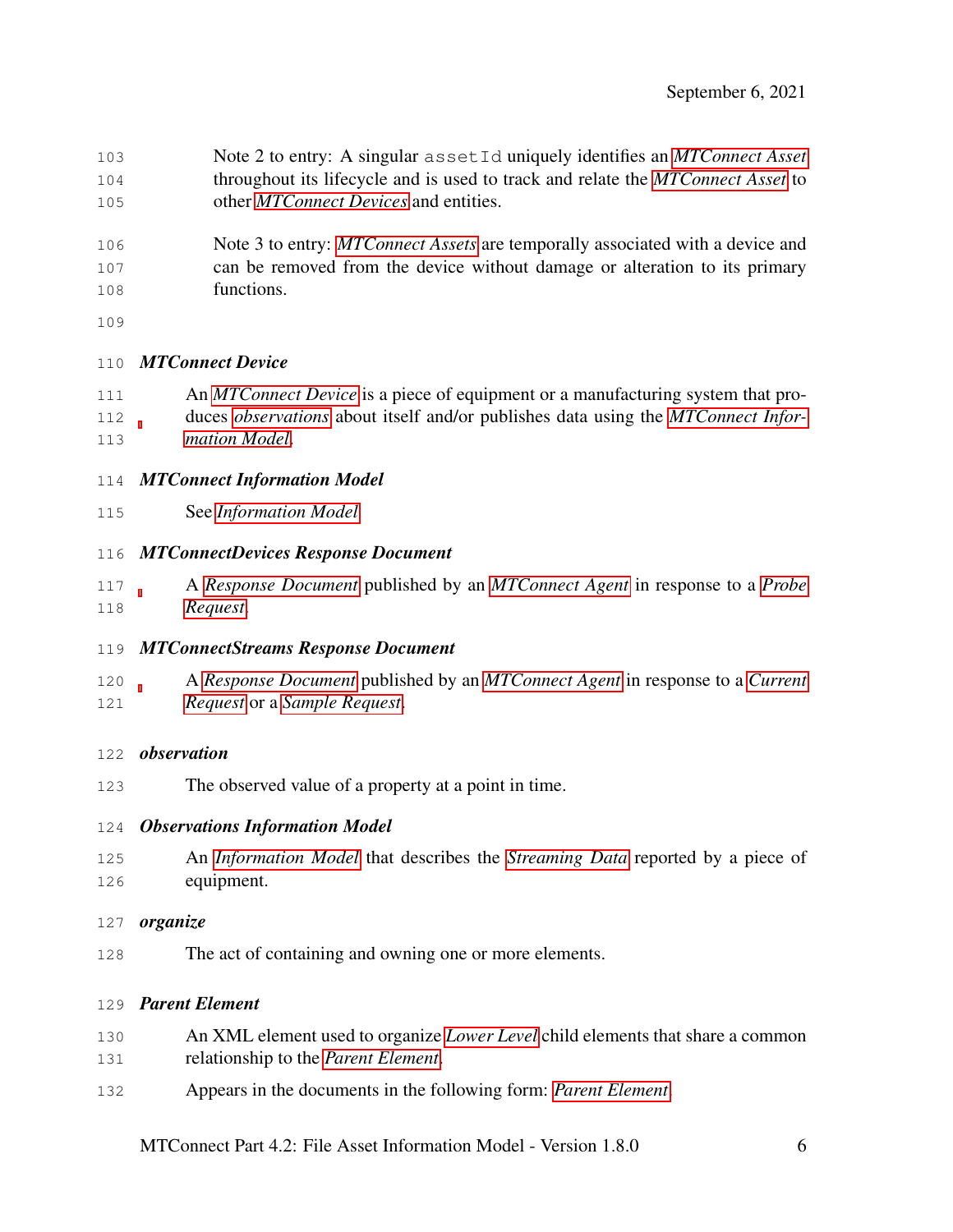# <span id="page-10-4"></span>*Probe Request*

 A *[Probe Request](#page-10-4)* is a *[Request](#page-10-2)* to an *[Agent](#page-6-1)* to produce an *[MTConnectDevices Re-](#page-9-6)[sponse Document](#page-9-6)* containing the *[Devices Information Model](#page-8-3)*.

## <span id="page-10-2"></span>*Request*

- A communications method where a client software application transmits a message
- to an *[Agent](#page-6-1)*. That message instructs the *[Agent](#page-6-1)* to respond with specific information.
- Appears in the documents in the following form: *[Request](#page-10-2)*.

# <span id="page-10-0"></span>*Response Document*

 An electronic document published by an *[MTConnect Agent](#page-8-6)* in response to a *[Probe](#page-10-4) [Request](#page-10-4)*, *[Current Request](#page-7-3)*, *[Sample Request](#page-10-5)* or *Asset Request*.

# <span id="page-10-5"></span>*Sample Request*

 A *[Sample Request](#page-10-5)* is a *[Request](#page-10-2)* to an *[Agent](#page-6-1)* to produce an *[MTConnectStreams Re-](#page-9-1) [sponse Document](#page-9-1)* containing the *[Observations Information Model](#page-9-2)* for a set of time-stamped *[observations](#page-9-3)* made by *[Components](#page-7-1)*.

# <span id="page-10-1"></span>*semantic data model*

- A methodology for defining the structure and meaning for data in a specific logical way.
- It provides the rules for encoding electronic information such that it can be inter-preted by a software system.
- Appears in the documents in the following form: *[semantic data model](#page-10-1)*.

# <span id="page-10-3"></span>*sequence number*

- The primary key identifier used to manage and locate a specific piece of *[Streaming](#page-10-6) [Data](#page-10-6)* in an *[Agent](#page-6-1)*.
- *[sequence number](#page-10-3)* is a monotonically increasing number within an instance of an *[Agent](#page-6-1)*.
- Appears in the documents in the following form: *[sequence number](#page-10-3)*.

# <span id="page-10-6"></span>*Streaming Data*

- The values published by a piece of equipment for the *[Data Entities](#page-7-2)* defined by the *[Equipment Metadata](#page-8-5)*.
- Appears in the documents in the following form: *[Streaming Data](#page-10-6)*.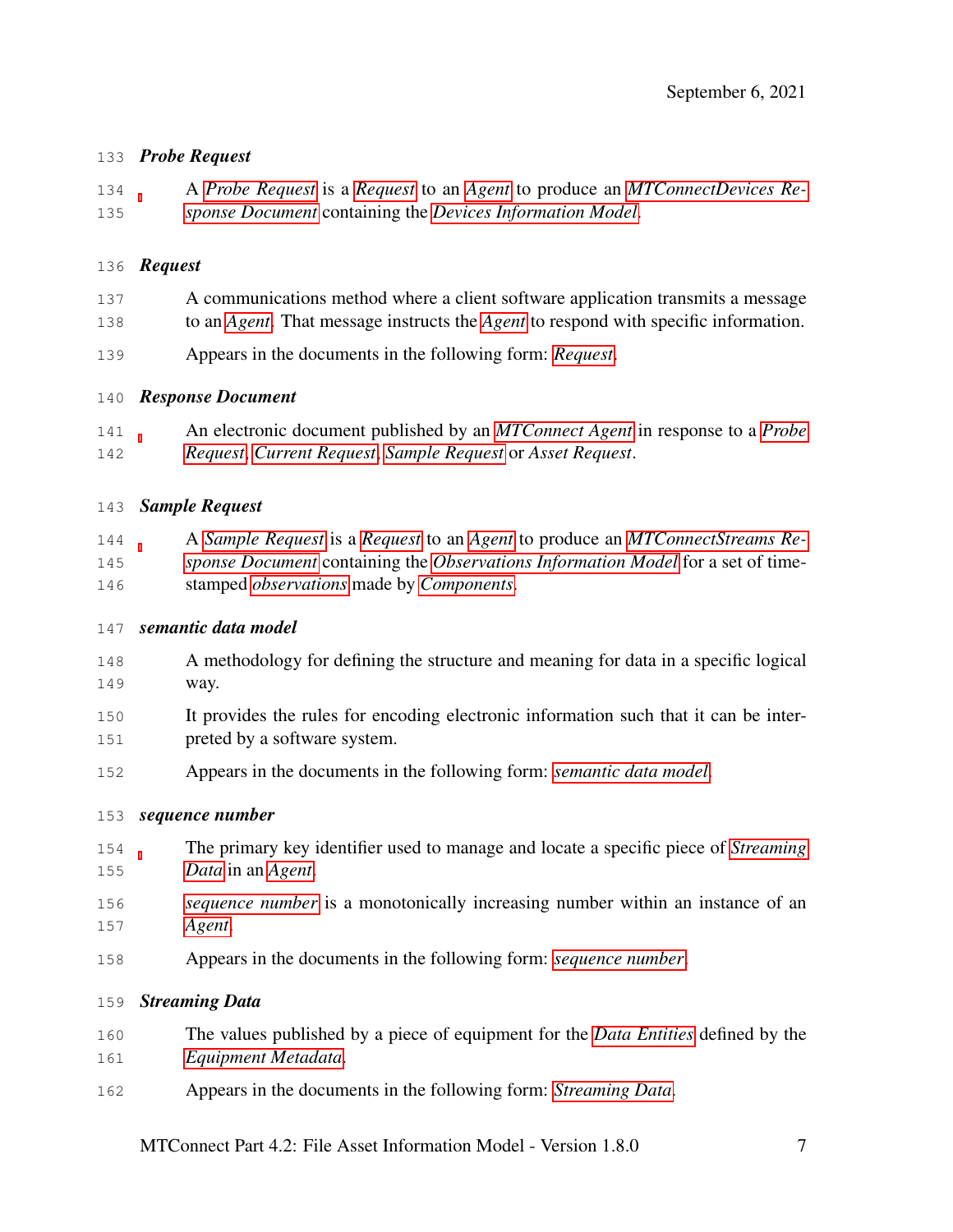#### <span id="page-11-4"></span>*Structural Element*

 General meaning: An XML element that organizes information that represents the physical and logical parts and sub-parts of a piece of equipment. Appears in the documents in the following form: *[Structural Element](#page-11-4)*. Used to indicate hierarchy of Components: When used to describe a primary physical or logical construct within a piece of equipment. Appears in the documents in the following form: *[Top Level](#page-11-5) [Structural Element](#page-11-4)*. When used to indicate a *[Child Element](#page-7-0)* which provides additional detail describing the physical or logical structure of a *[Top Level](#page-11-5) [Structural Element](#page-11-4)*. Appears in the documents in the following form: *[Lower Level](#page-8-2) [Structural Element](#page-11-4)*. *Top Level [Structural Elements](#page-11-4)* that represent the most significant physical or logical functions

# <span id="page-11-5"></span>of a piece of equipment.

# <span id="page-11-1"></span>2.2 Acronyms

# <span id="page-11-0"></span>*AMT*

The Association for Manufacturing Technology

# <span id="page-11-2"></span>2.3 MTConnect References

<span id="page-11-3"></span>

| 183 | 182 [MTConnect Part 1.0] MTConnect Standard Part 1.0 - Overview and Fundamentals. Ver-<br>sion 1.8.0.      |
|-----|------------------------------------------------------------------------------------------------------------|
| 185 | 184 [MTConnect Part 4.2] MTConnect Standard: Part 4.2 - File Asset Information Model.<br>Version $1.8.0$ . |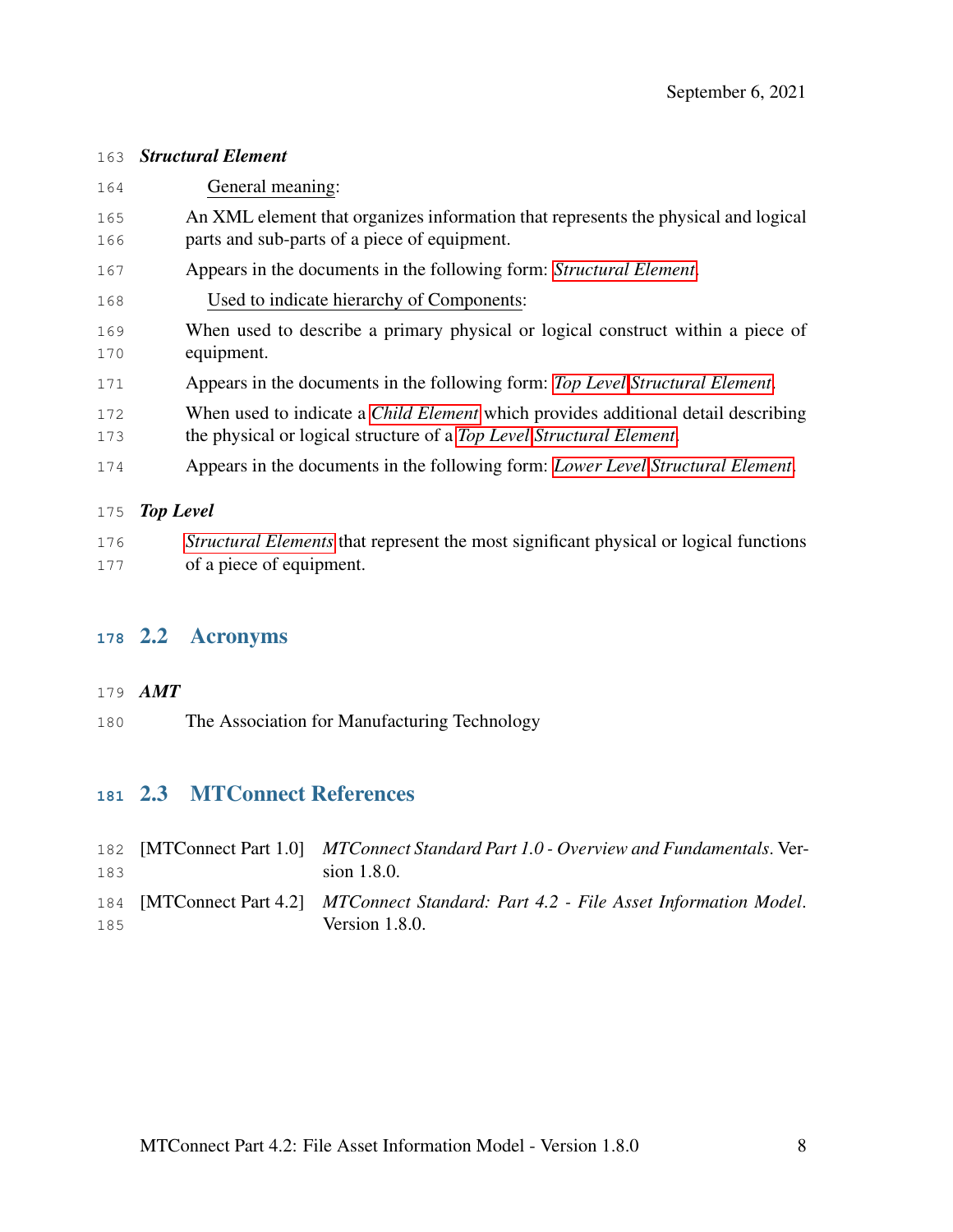# 3 Files Information Model

 Manufacturing processes require various documents, programs, setup sheets, and digital media available at the device for a given process. The File and FileArchetype As- sets provide a mechanism to communicate specific "Files" that are relevant to a process where the media is located on a server and represented by a Universal Resource Locator (URL).

 The FileArchetype contains metadata common to all File Assets for a certain purpose. The File Asset references the file specific to a given device or set of devices. The File Asset does not hold the contents of the file, it contains a reference to the location (URL) used to access the information. The metadata associated with the File provides semantic information about the representation (mime-type) and the application associated with the File. The application of the file is an extensible controlled vocabulary with common manufacturing uses provided.

# <span id="page-12-0"></span>3.1 AbstractFile

- An AbstractFile is an abstract Asset type model that contains the common proper-
- ties of the File and FileArchetype types.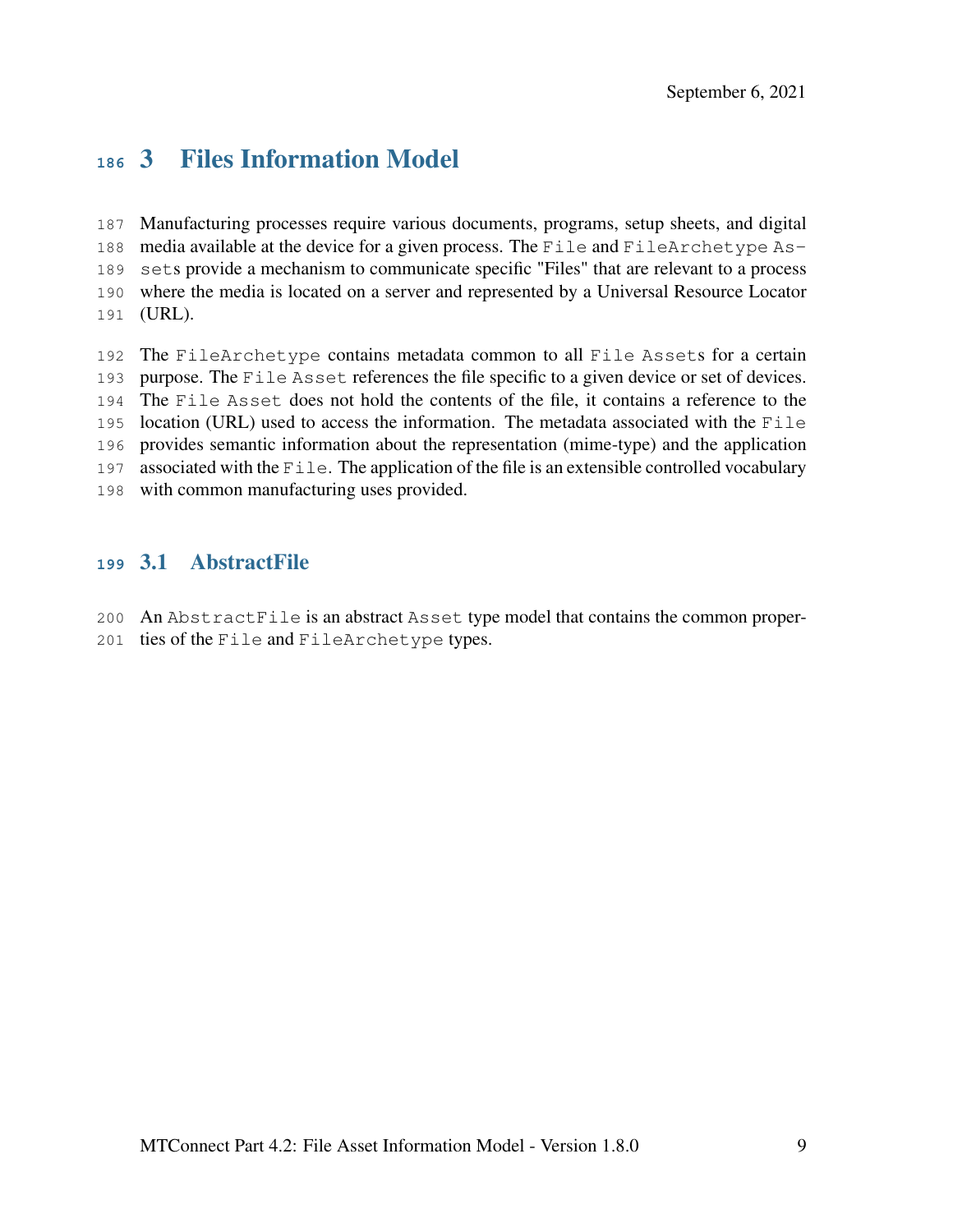<span id="page-13-0"></span>

Figure 1: AbstractFile Diagram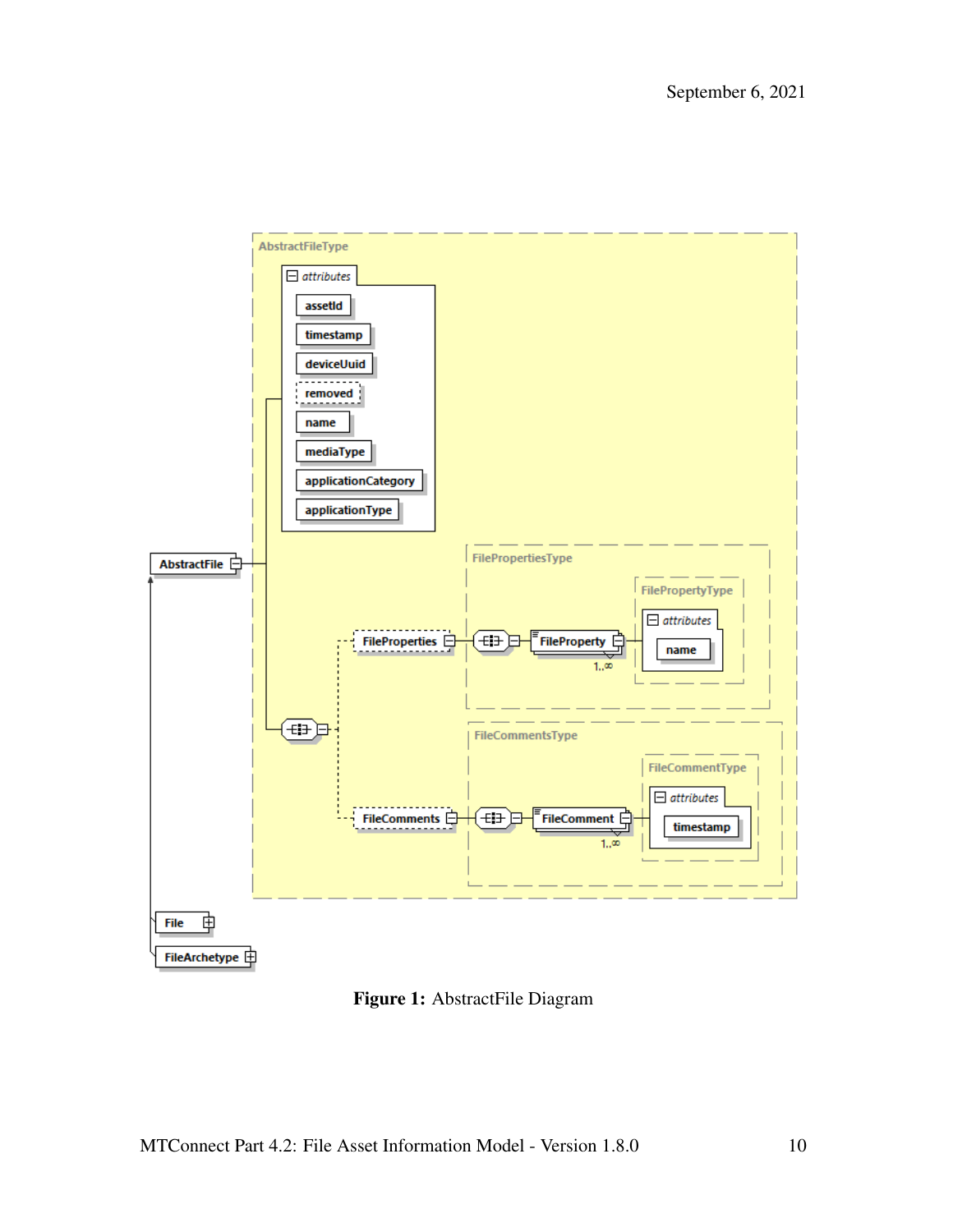# <span id="page-14-0"></span>**<sup>202</sup>** 3.1.1 Attributes for AbstractFile

- 203 *Table [1](#page-14-3)* lists the attributes for an AbstractFile element in addition to attributes inher-
- <span id="page-14-3"></span>204 ited from Asset element.

| Attribute           | Description                                             | <i>Occurrence</i> |
|---------------------|---------------------------------------------------------|-------------------|
| name                | The name of the file.                                   |                   |
|                     | The value of name <b>MUST</b> be a string.              |                   |
| mediaType           | The mime type of the file.                              |                   |
|                     | The value of mediaType <b>MUST</b> be a<br>string.      |                   |
| applicationCategory | The category of application that will use<br>this file. |                   |
| applicationType     | The type of application that will use this<br>file.     |                   |

# Table 1: Attributes for AbstractFile

# <span id="page-14-1"></span>205 3.1.1.1 AbstractFile applicationCategory types

206 *Table [2](#page-14-4)* lists the types for applicationCategory attribute of AbstractFile ele-207 ment.

<span id="page-14-4"></span><span id="page-14-2"></span>

| type        | Description                                  |
|-------------|----------------------------------------------|
| ASSEMBLY    | Files regarding the fully assembled product. |
| DEVICE      | Device related files.                        |
| HANDLING    | Files relating to the handling of material.  |
| MAINTENANCE | File relating to equipment maintenance.      |
| PART        | Files relating to a part.                    |
| PROCESS     | Files related to the manufacturing process.  |
| INSPECTION  | Files related to the quality inspection.     |
| SETUP       | Files related to the setup of a process.     |

Table 2: AbstractFile applicationCategory types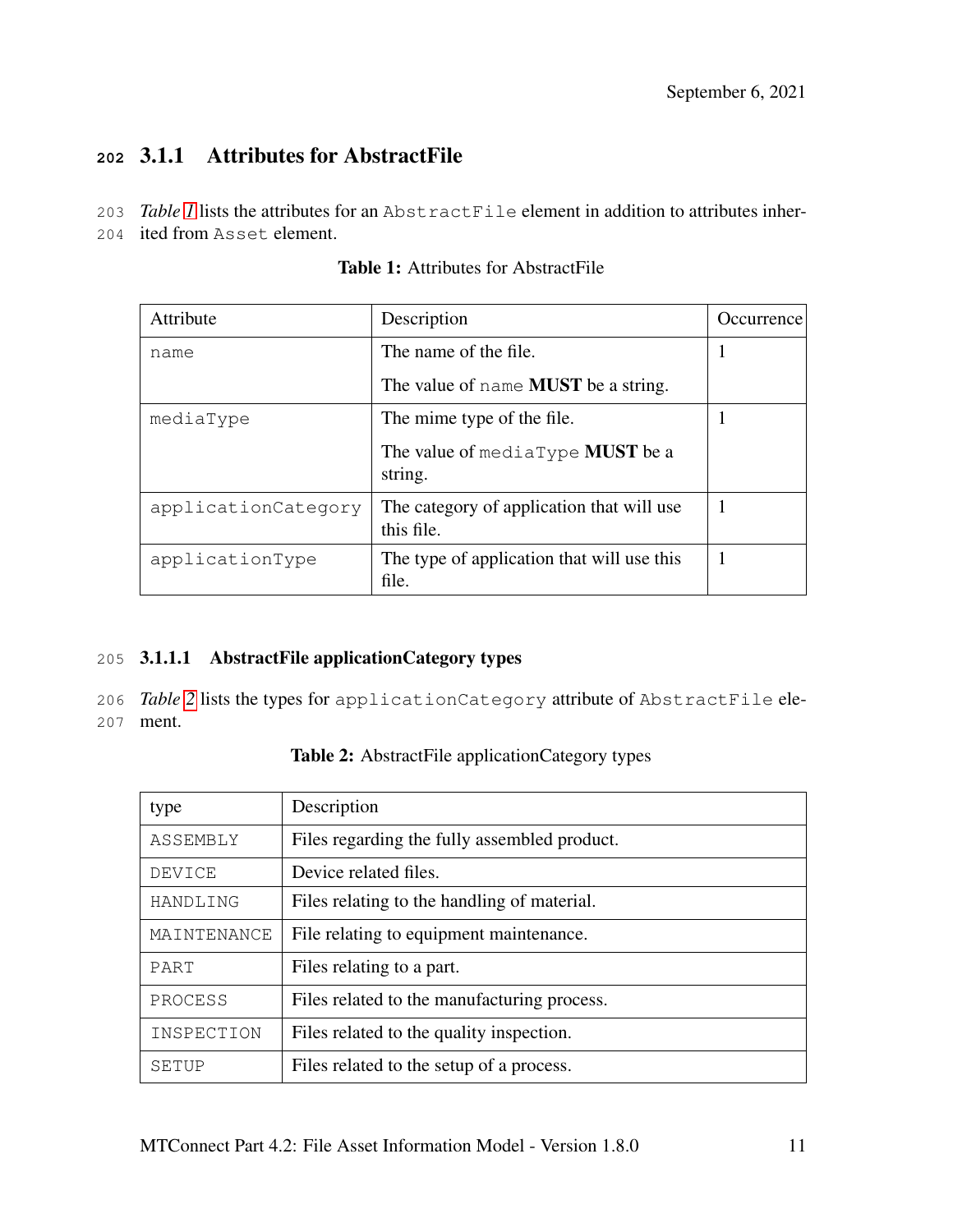## 208 3.1.1.2 AbstractFile applicationType types

<span id="page-15-3"></span>209 *Table [3](#page-15-3)* lists the types for applicationType attribute of AbstractFile element.

| type               | Description                                              |
|--------------------|----------------------------------------------------------|
| DESIGN             | Computer aided design files or drawings.                 |
| DATA               | Generic data.                                            |
| DOCUMENTATION      | Documentation regarding a category of file.              |
| INSTRUCTIONS       | User instructions regarding the execution of a task.     |
| LOG                | The data related to the history of a machine or process. |
| PRODUCTION_PROGRAM | Machine instructions to perform a process.               |

Table 3: AbstractFile applicationType types

# <span id="page-15-0"></span>**<sup>210</sup>** 3.1.2 Elements for AbstractFile

<span id="page-15-4"></span>211 *Table [4](#page-15-4)* lists the elements for an AbstractFile element.

#### Table 4: Elements for AbstractFile

| Element        | Description                                                              | Occurrence |
|----------------|--------------------------------------------------------------------------|------------|
| FileProperties | FileProperties organizes one or more<br>FileProperty entities for Files. | (0.1)      |
| FileComments   | FileComments organizes one or more<br>FileComment entities for Files.    | (0.1)      |

# <span id="page-15-1"></span>**<sup>212</sup>** 3.1.3 FileProperty

- 213 A key-value pair providing additional metadata about a File.
- <span id="page-15-2"></span>214 The value for FileProperty MUST be a string.

## 215 3.1.3.1 Attributes for FileProperty

MTConnect Part 4.2: File Asset Information Model - Version 1.8.0 12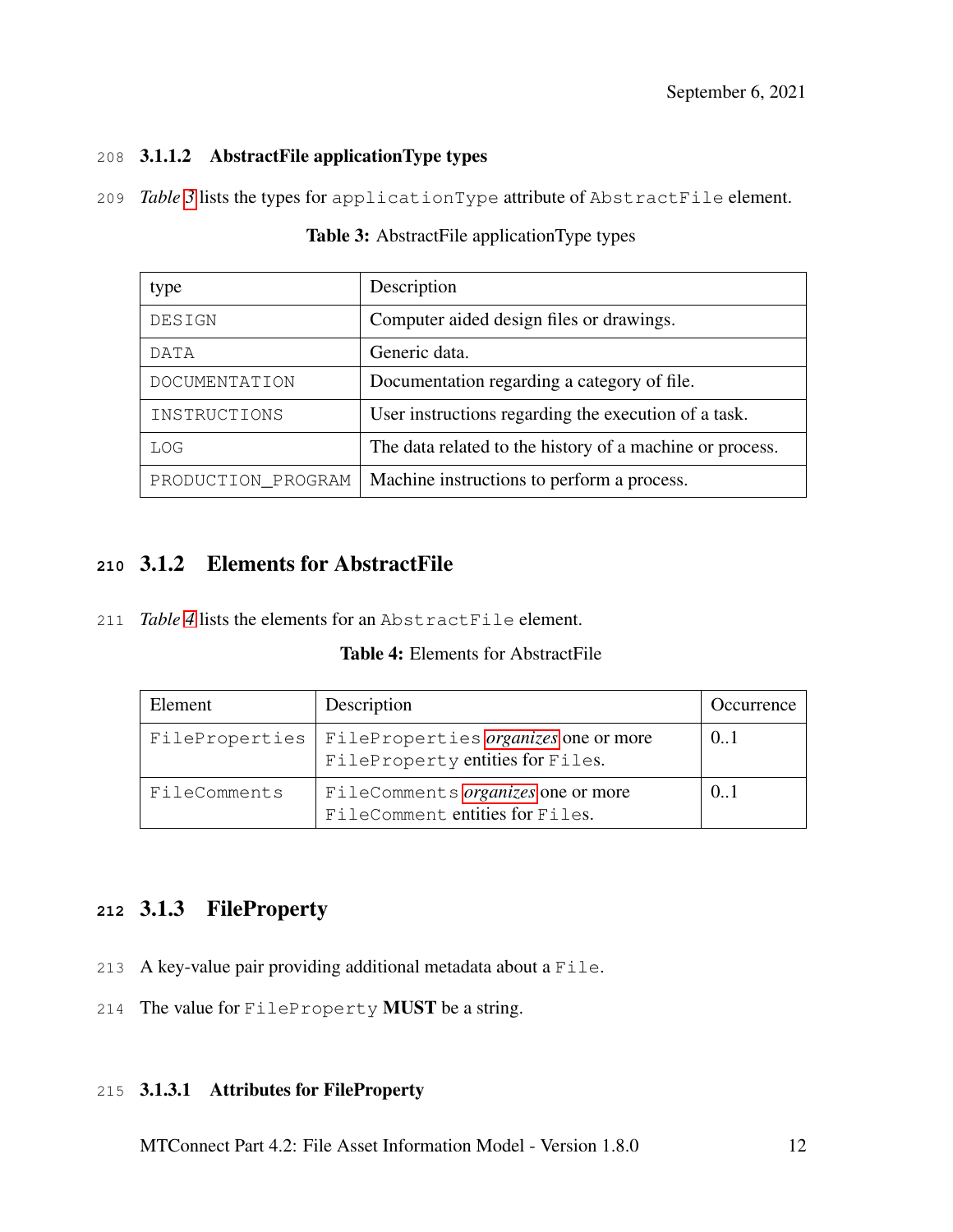<span id="page-16-3"></span>216 *Table [5](#page-16-3)* lists the attributes for a FileProperty element.

| Table 5: Attributes for FileProperty |  |
|--------------------------------------|--|
|--------------------------------------|--|

|      | Attribute $\vert$ Description | (Cocurrence |
|------|-------------------------------|-------------|
| name | The name of the FileProperty  |             |

# <span id="page-16-0"></span>**<sup>217</sup>** 3.1.4 FileComment

- 218 A remark or interpretation for human interpretation associated with a File or FileArchetype.
- <span id="page-16-1"></span>219 The value for FileComment MUST be a string.

#### 220 3.1.4.1 Attributes for FileComment

<span id="page-16-4"></span>221 *Table [6](#page-16-4)* lists the attributes for a FileComment element.

# Table 6: Attributes for FileComment

| Attribute | Description                                                            | Occurrence |
|-----------|------------------------------------------------------------------------|------------|
|           | $t$ imestamp $\vert$ The time the comment was made.                    |            |
|           | The value for timestamp <b>MUST</b> be reported in ISO<br>8601 format. |            |

# <span id="page-16-2"></span>**<sup>222</sup>** 3.2 File

223 The File Asset is an AbstractFile with information about the File instance and 224 its [URL.](#page-6-3)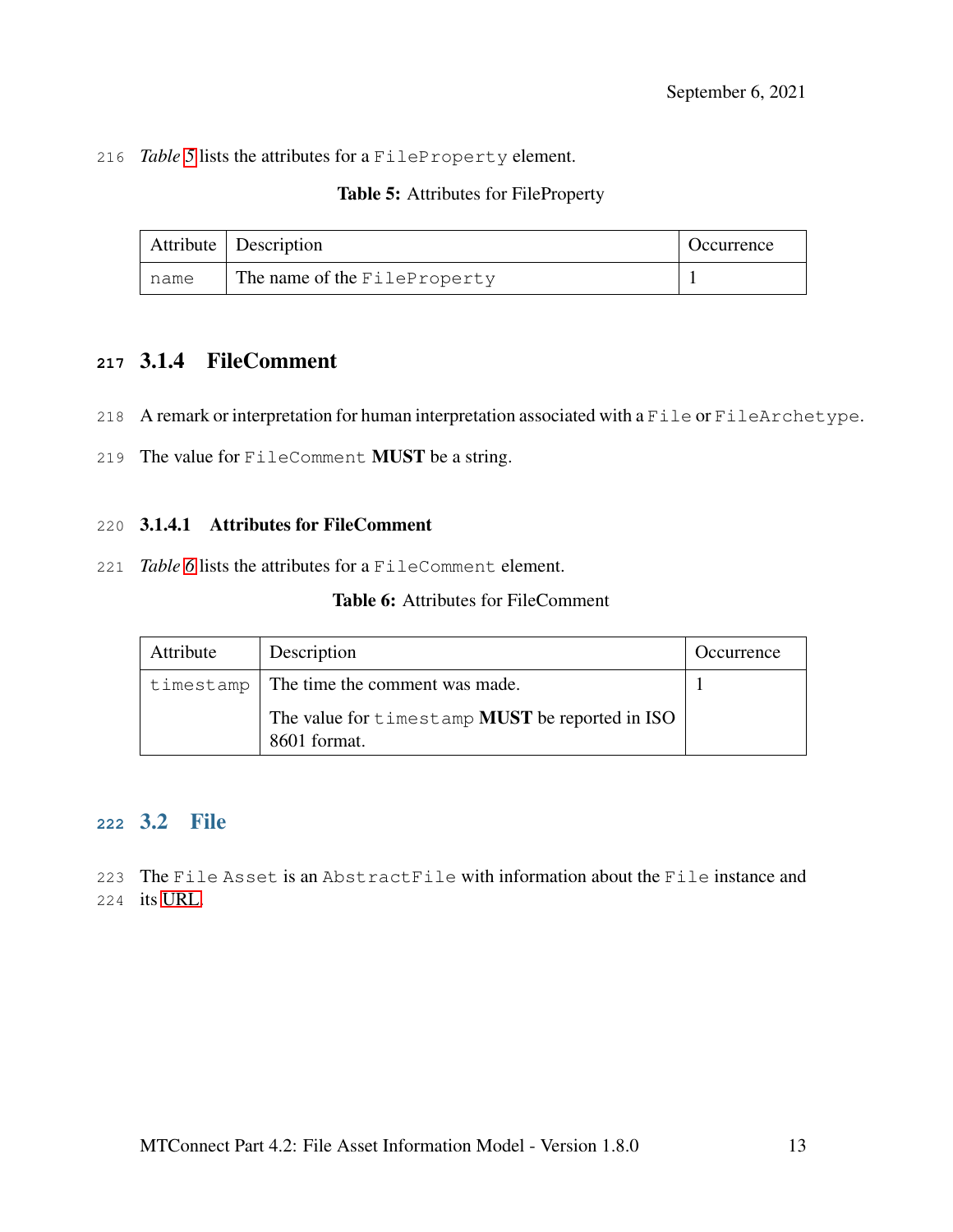<span id="page-17-0"></span>

Figure 2: File Diagram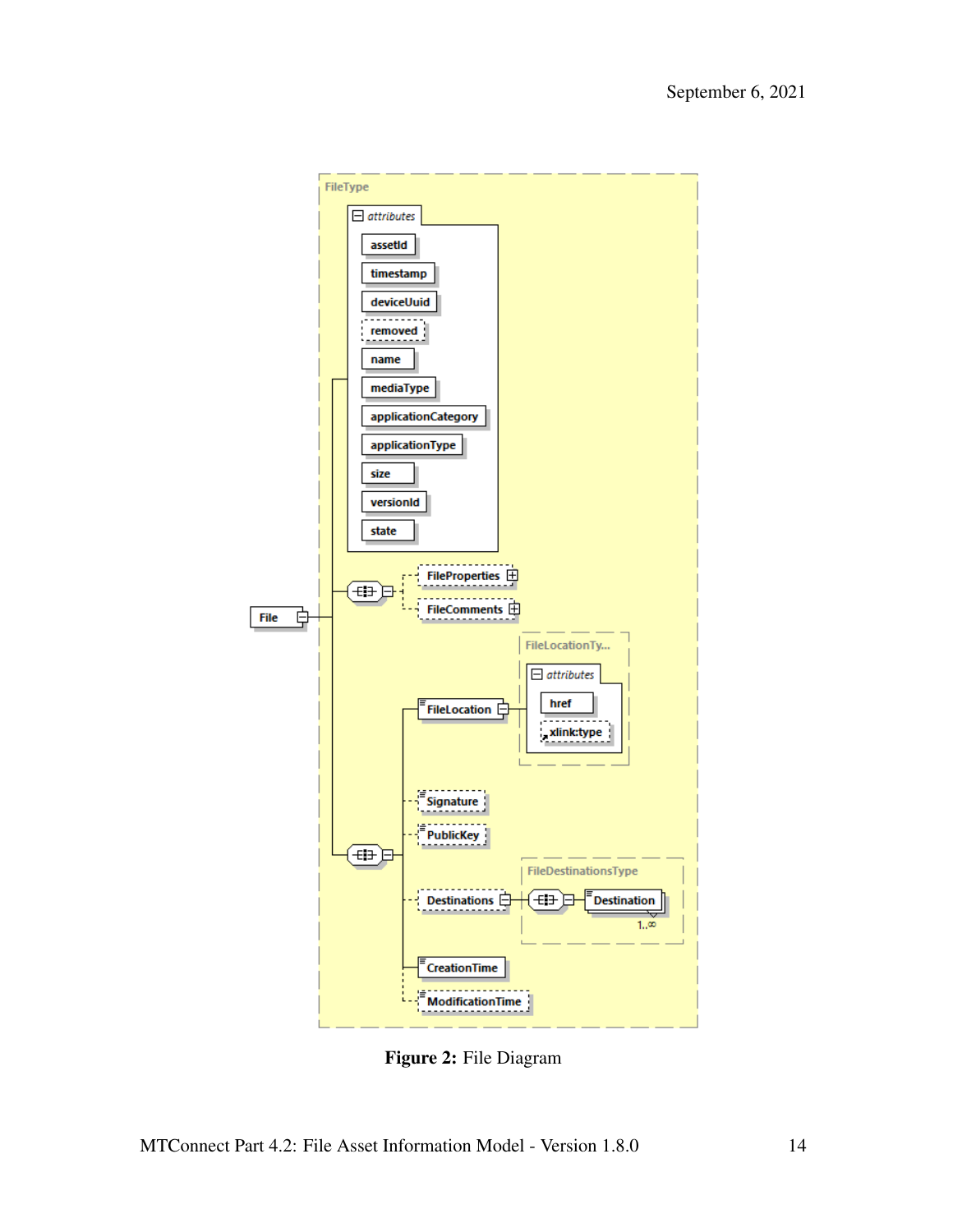# <span id="page-18-0"></span>**<sup>225</sup>** 3.2.1 Attributes for File

<span id="page-18-3"></span>226 *Table [7](#page-18-3)* lists the attributes for a File element in addition to attributes inherited from 227 AbstractFile (See *Section [3.1](#page-12-0) - [AbstractFile](#page-12-0)*).

| Attribute | Description                              | Occurrence |
|-----------|------------------------------------------|------------|
| size      | The size of the file in bytes.           |            |
|           | The value of $size$ MUST be an integer.  |            |
| versionId | The version identifier of the file.      |            |
|           | The value of versionId MUST be a string. |            |
| state     | The state of the file.                   |            |

## Table 7: Attributes for File

#### <span id="page-18-1"></span>228 3.2.1.1 File states

<span id="page-18-4"></span>229 *Table [8](#page-18-4)* lists the values for state attribute of File element.

### Table 8: File states

| type       | Description                                                                 |
|------------|-----------------------------------------------------------------------------|
|            | EXPERIMENTAL Used for processes other than production or otherwise defined. |
| PRODUCTION | Used for production processes.                                              |
| REVISION   | The content is modified from PRODUCTION or<br>EXPERIMENTAL.                 |

# <span id="page-18-2"></span>**<sup>230</sup>** 3.2.2 Elements for File

<span id="page-18-5"></span>231 *Table [9](#page-18-5)* lists the elements for a File element.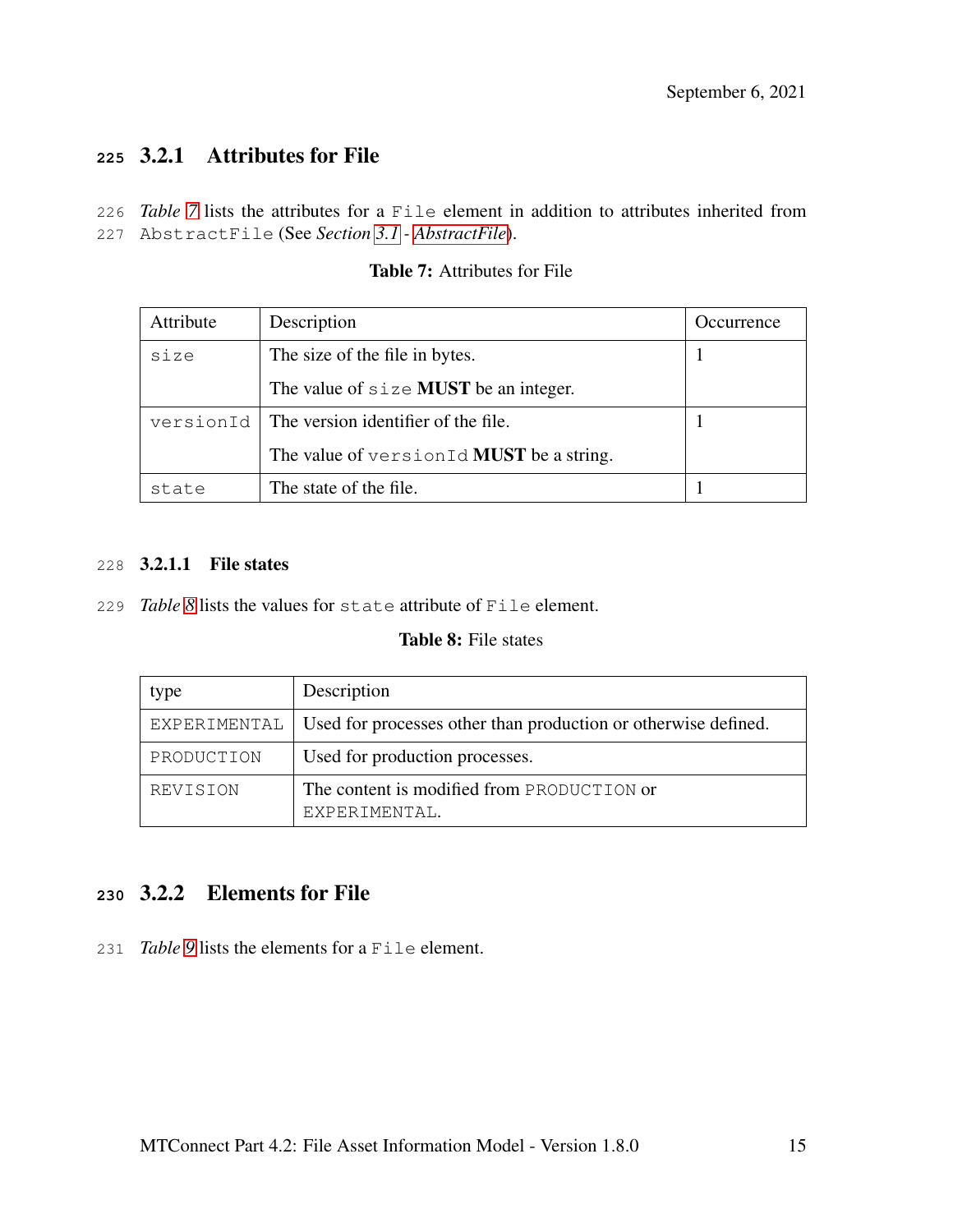| Element          | Description                                                             | <i>Occurrence</i> |
|------------------|-------------------------------------------------------------------------|-------------------|
| Signature        | A secure hash of the file.                                              | 0.1               |
|                  | The value for Signature <b>MUST</b> be an<br>x509 data block.           |                   |
| PublicKey        | The public key used to verify the signature.                            | 0.1               |
|                  | The value for PublicKey <b>MUST</b> be an<br>x509 data block.           |                   |
| CreationTime     | The time the file was created.                                          | 1                 |
|                  | The value for CreationTime MUST be<br>reported in ISO 8601 format.      |                   |
| ModificationTime | The time the file was modified.                                         | 0.1               |
|                  | The value for Modification Time MUST<br>be reported in ISO 8601 format. |                   |
| FileLocation     | The URL reference to the file location.                                 | 1                 |
| Destinations     | Destinations <i>organizes</i> one or more<br>Destination elements.      | 0.1               |

Table 9: Elements for File

# <span id="page-19-0"></span>**<sup>232</sup>** 3.2.3 FileLocation

<span id="page-19-1"></span>233 The [URL](#page-6-3) reference to the file location.

# 234 3.2.3.1 Attributes for FileLocation

<span id="page-19-2"></span>235 *Table [10](#page-19-2)* lists the attributes for a FileLocation element.

# Table 10: Attributes for FileLocation

| Attribute | Description                                                      | Occurrence |
|-----------|------------------------------------------------------------------|------------|
| href      | A URL reference to the file.                                     |            |
|           | href is of type xlink: href from the W3C<br>XLink specification. |            |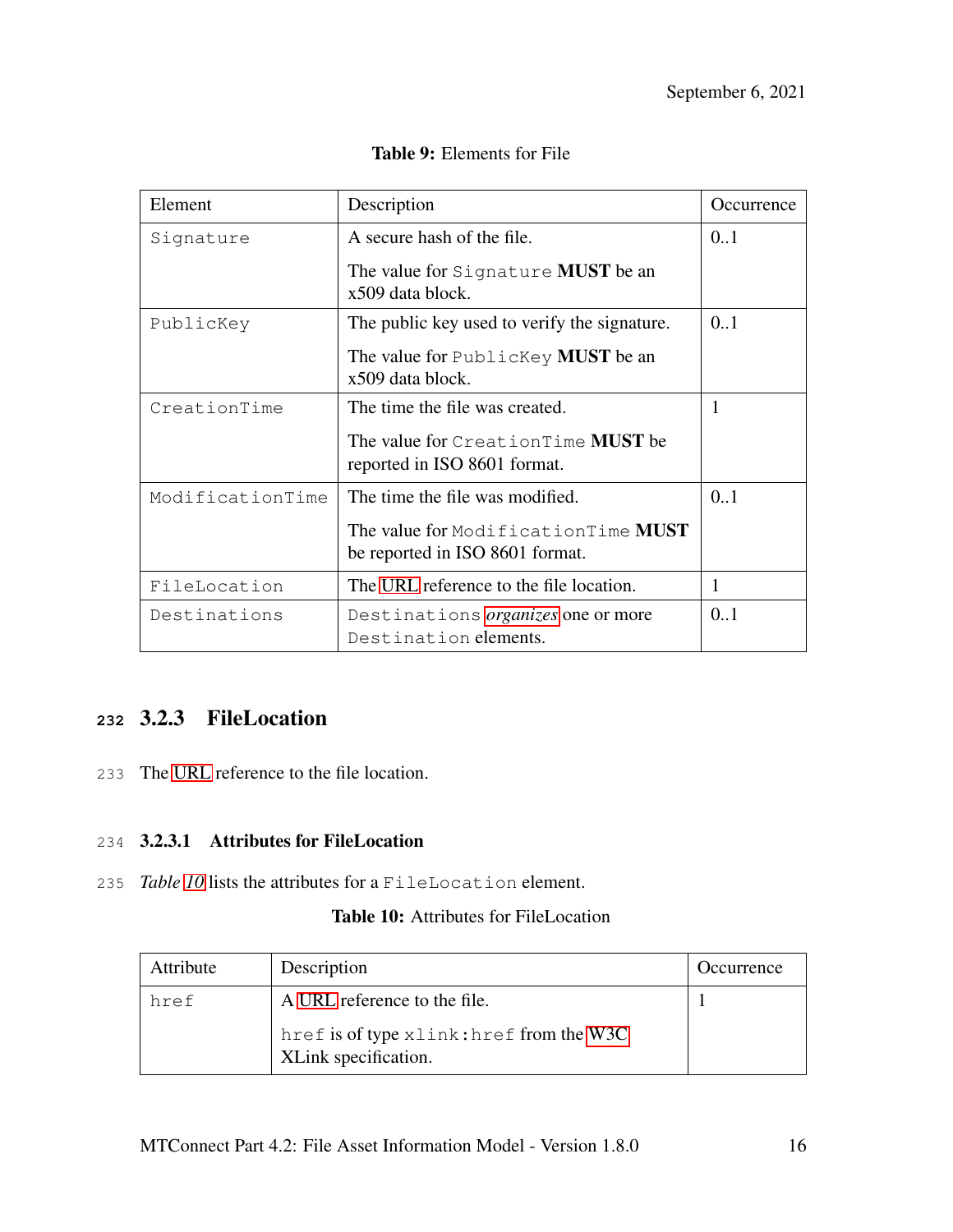| Continuation of Table 10 |                                                                                                |            |
|--------------------------|------------------------------------------------------------------------------------------------|------------|
| Attribute                | Description                                                                                    | Occurrence |
|                          | $xlink: type$ The type of href for the xlink href type. MUST be<br>locator referring to a URL. | 0.1        |

# <span id="page-20-0"></span>**<sup>236</sup>** 3.2.4 Destination

<span id="page-20-1"></span>237 The Destination is a reference to the target Device for this File.

#### 238 3.2.4.1 Attributes for Destination

<span id="page-20-3"></span>239 *Table [11](#page-20-3)* lists the attributes for a Destination element.

#### Table 11: Attributes for Destination

| Attribute | Description                                                 | Occurrence |
|-----------|-------------------------------------------------------------|------------|
|           | $deviceUuid \mid uuid$ of the target device or application. |            |

# <span id="page-20-2"></span>**<sup>240</sup>** 3.3 FileArchetype

241 FileArchetype Asset is an AbstractFile providing information common to all 242 versions of a file.

243 See *Section [3.1](#page-12-0) - [AbstractFile](#page-12-0)* for details on the FileArchetype model.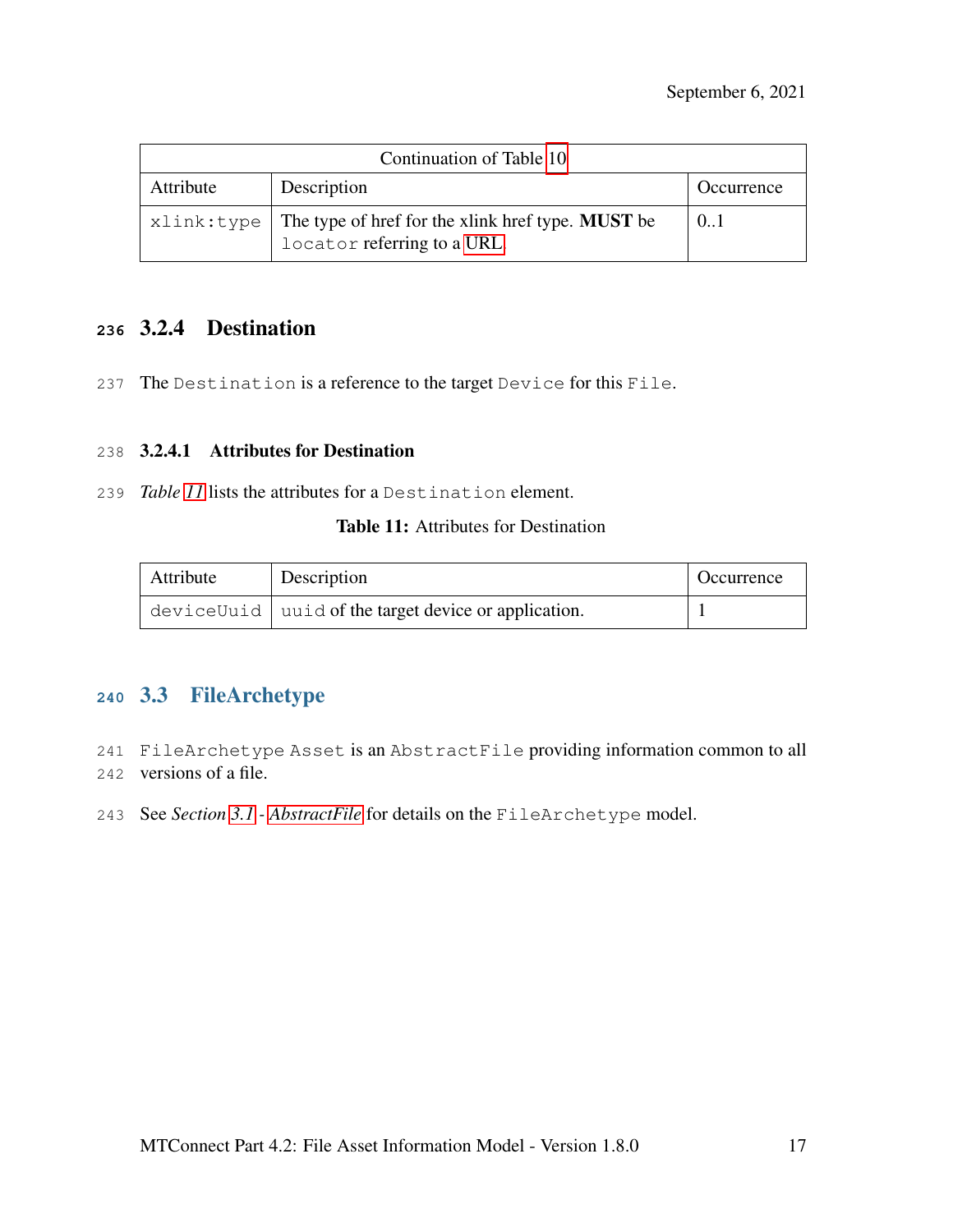# Appendices

# <span id="page-21-0"></span>A Bibliography

Engineering Industries Association. *EIA Standard - EIA-274-D*, Interchangeable Variable,

Block Data Format for Positioning, Contouring, and Contouring/Positioning Numerically

Controlled Machines. Washington, D.C. 1979.

ISO TC 184/SC4/WG3 N1089. *ISO/DIS 10303-238:* Industrial automation systems and

integration Product data representation and exchange Part 238: Application Protocols: Ap-

- plication interpreted model for computerized numerical controllers. Geneva, Switzerland, 2004.
- International Organization for Standardization. *ISO 14649:* Industrial automation sys-tems and integration – Physical device control – Data model for computerized numerical
- controllers Part 10: General process data. Geneva, Switzerland, 2004.

International Organization for Standardization. *ISO 14649:* Industrial automation sys-

- tems and integration Physical device control Data model for computerized numerical
- controllers Part 11: Process data for milling. Geneva, Switzerland, 2000.

International Organization for Standardization. *ISO 6983/1* – Numerical Control of ma-

chines – Program format and definition of address words – Part 1: Data format for posi-

tioning, line and contouring control systems. Geneva, Switzerland, 1982.

Electronic Industries Association. *ANSI/EIA-494-B-1992*, 32 Bit Binary CL (BCL) and

- 7 Bit ASCII CL (ACL) Exchange Input Format for Numerically Controlled Machines.
- Washington, D.C. 1992.
- National Aerospace Standard. *Uniform Cutting Tests* NAS Series: Metal Cutting Equip-ment Specifications. Washington, D.C. 1969.

International Organization for Standardization. *ISO 10303-11:* 1994, Industrial automa-

tion systems and integration Product data representation and exchange Part 11: Descrip-

tion methods: The EXPRESS language reference manual. Geneva, Switzerland, 1994.

International Organization for Standardization. *ISO 10303-21:* 1996, Industrial automa-

tion systems and integration – Product data representation and exchange – Part 21: Imple-

mentation methods: Clear text encoding of the exchange structure. Geneva, Switzerland,

1996.

H.L. Horton, F.D. Jones, and E. Oberg. *Machinery's Handbook*. Industrial Press, Inc.

MTConnect Part 4.2: File Asset Information Model - Version 1.8.0 18